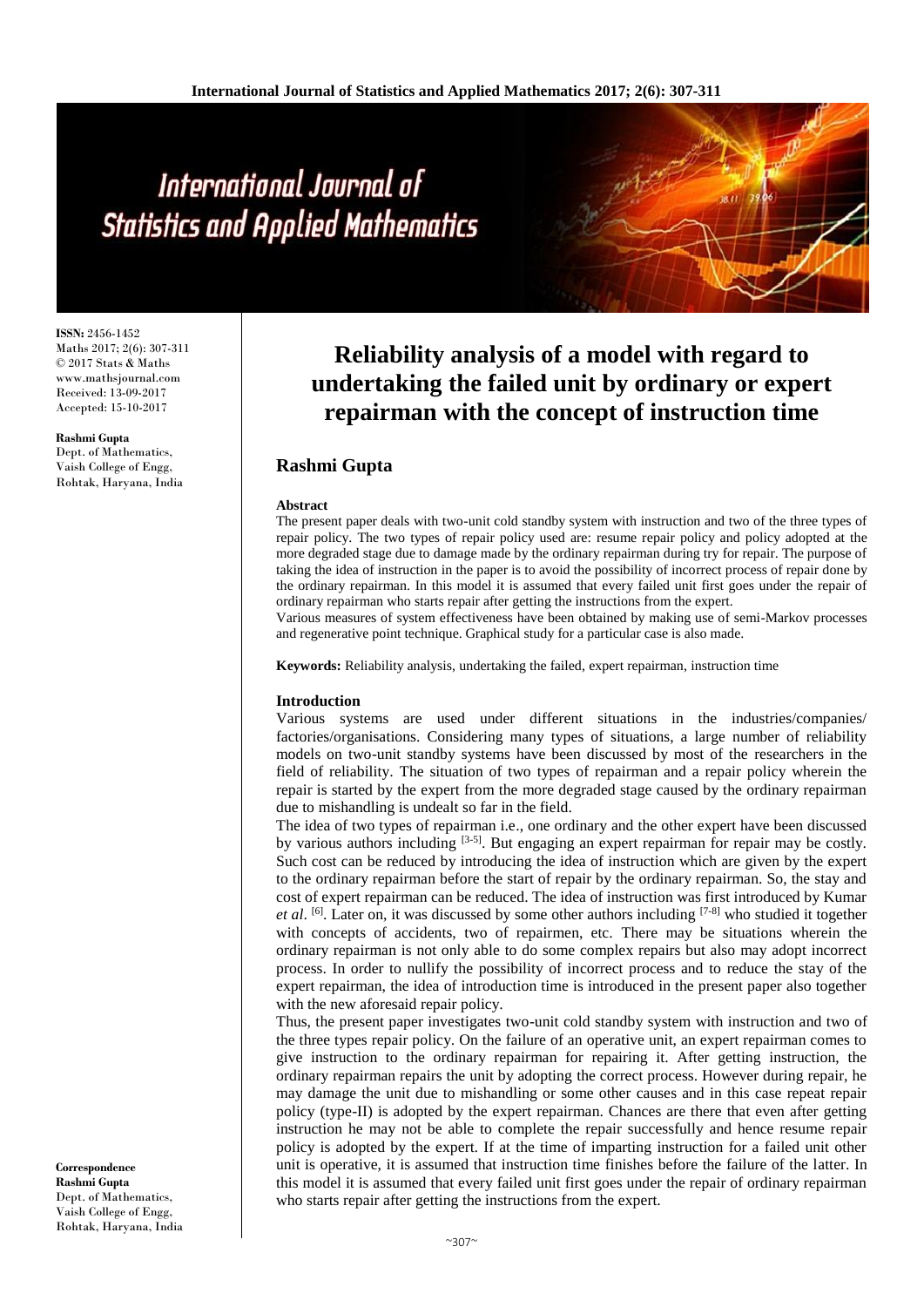International Journal of Statistics and Applied Mathematics

The system has been analysed by making use of semi-Markov processes and regenerative point technique. Various measures of system effectiveness have been obtained. Study through graphs is also made for a particular case.

#### **Notations**

 $\lambda$ : constant failure rate of a unit

 $p_1$ : probability that the ordinary repairman is able to complete the repair

q1: probability that the ordinary repairman is unable to complete the repair

a: probability that the ordinary repairman does not damage the unit

 $b_2$ : probability that the ordinary repairman damages the unit.  $g(t)$ ,  $G(t)$ : p.d.f. and c.d.f. of the repair time of the ordinary repairman

 $i(t)$ , $I(t)$ : p.d.f. and c.d.f. of time when expert gives instruction to the ordinary repairman

 $g_1(t)$ ,  $G_1(t)$ : p.d.f. and c.d.f. of repair time of the expert repairman when resume repair policy is adopted

 $g_2(t)$ ,  $G_2(t)$ : p.d.f. and c.d.f. of repair time of the expert repairman when repeat repair policy (type-I ) is adopted

 $g_3(t)$ ,  $G_3(t)$ : p.d.f. and c.d.f. of repair time of the expert repairman when repeat repair policy (type-II ) is adopted.

## **Symbols for the state of the system are**

o : operative unit

cs : cold standby unit

Fei : failed unit under instructions of expert repairman

Fur :failed unit under repair of ordinary repairman

 $F_R$ : repair of the failed unit by the ordinary repairman is continuing from previous state

 $F_{n}$ : Failed unit under repair of the expert repairman when resume repair policy is adopted

 $F_{\text{Re}_1}$ : Repair of the failed unit by the expert repairman is continuing from the previous state under resume repair policy.

 $F_{re_2}$ : Failed unit under repair of the expert repairman when repeat repair policy (type-I) is adopted

 $F_{\text{Re}_{2}}$ : Repair of the failed unit by the expert repairman is continuing from the previous state when repeat repair policy (type-I) is adopted

 $F_{re}$ : Failed unit under repair of the expert repairman when repeat repair policy (type-II) is adopted

 $F_{\text{Re}_{3}}$ : Repair of the failed unit by the expert repairman is continuing from the previous state when repeat repair policy (type-II) is adopted

Fw: failed unit waiting for repair

Every failed unit first goes under the repair of ordinary repairman who starts repair after getting instructions from expert.

## **Transition Probabilities and Mean Sojourn Times**

The transition diagram showing the various states of the system is shown as in Fig 1.1. The epochs of entry into states 0, 1, 2, 3, 4, 8 and 9 are regeneration points and thus 0, 1, 2, 3, 4, 8 and 9 are regenerative states. States 5, 6, 7, 8 and 9 are failed states.

> 0 *s*

The non-zero elements  $p_{ij} = \lim q_{ij} * (s)$  are:

$$
p_{01} = p_{12} = 1, p_{20} = p_1 g^*(\lambda), p_{23} = q_1 a g^*(\lambda)
$$

$$
p_{24} = q_1 b_2 g^*(\lambda), p_{25} = 1 - g^*(\lambda), p_{21}^{(5)} = p_1(1 - g^*(\lambda))
$$
  
\n
$$
p_{28}^{(5)} = q_1 a(1 - g^*(\lambda)), p_{29}^{(5)} = q_1 b_2(1 - g^*(\lambda))
$$
  
\n
$$
p_{30} = g_1^*(\lambda), p_{36} = 1 - g_1^*(\lambda), p_{31}^{(6)} = 1 - g_1^*(\lambda)
$$
  
\n
$$
p_{40} = g_3^*(\lambda), p_{47} = 1 - g_3^*(\lambda), p_{41}^{(7)} = 1 - g_3^*(\lambda)
$$
  
\n
$$
p_{81} = p_{91} = 1
$$

By these transition probabilities it can be verified that  $p_{01} = p_{12} = p_{81} = p_{91} = 1$ ,  $p_{20} + p_{23} + p_{24} + p_{25} = 1$ ,  $p_{20} + p_{23} + p_{24} + p_{25} = 1$  $p_{24} + p_{21}^{(5)} + p_{28}^{(5)} + p_{29}^{(5)}$ 29  $p_{28}^{(5)} + p_{29}^{(5)} = 1$  $p_{30} + p_{36} = 1$ ,  $p_{30} + p_{31}^{(6)} = 1$ ,  $p_{40} + p_{47} = 1$ ,  $p_{40} + p_{41}^{(7)} = 1$ 

The mean sojourn time  $(\mu_i)$  in state i are

$$
\mu_0 = \frac{1}{\lambda}, \ \mu_1 = -i^{*}(0), \ \mu_2 = \frac{1 - g_2^{*}(\lambda)}{\lambda}, \ \mu_3 = \frac{1 - g_1^{*}(\lambda)}{\lambda}
$$
\n
$$
\mu_4 = \frac{1 - g_3^{*}(\lambda)}{\lambda}, \ \mu_8 = -g_1^{*'}(0), \quad \mu_9 = -g_3^{*'}(0)
$$

The unconditional mean time taken by the system to transit for any state j when it is counted from epoch of entrance into state i is mathematically stated as:

$$
m_{ij} = \int_{0}^{\infty} t q_{ij}(t) dt = -q_{ij} *^{\prime}(0)
$$
  
\nThus,  $m_{01} = \mu_0$ ;  $m_{12} = \mu_1$   
\n $m_{20} + m_{23} + m_{24} + m_{25} = \mu_2$   
\n $m_{20} + m_{23} + m_{24} + m_{21}^{(5)} + m_{28}^{(5)} + m_{29}^{(5)} = k_1$   
\n $m_{30} + m_{36} = \mu_3$ ;  $m_{30} + m_{31}^{(6)} = \mu_8$   
\n $m_{40} + m_{47} = \mu_4$ ;  $m_{40} + m_{41}^{(7)} = \mu_9$   
\nMean Time to System Failure (MTSF) = T<sub>0</sub> = N/D  
\nSteady-State-Availability Analysis = A<sub>0</sub> = N<sub>1</sub>/D<sub>1</sub>

Busy Period Analysis of the Ordinary Repairman =  $B_0$  =  $N_2/D_1$ 

Busy Period Analysis of the Expert Repairman (Repair Time

Only) = 
$$
B_0^e = N_3/D_1
$$

Expected Instruction Time =  $IT_0 = N_4/D_1$ 

Expected Number of Visits by the Ordinary Repairman =  $V_0$  $= N_5/D_1$ 

Expected Number of Visits by the Expert Repairman =  $V_0^e$  =  $N_6/D_1$ 

where

 $N = \mu_0 + \mu_1 + \mu_2 + p_{23} \mu_3 + p_{24} \mu_4$  $D = 1 - p_{20} - p_{23} p_{30} - p_{24} p_{40}$  $N_1 = [p_{20} + p_{23} p_{30} + p_{24} p_{40}] \mu_0 + \mu_1 + \mu_2 + p_{23} \mu_3 + p_{24} \mu_4$  $D_1 = [p_{20} + p_{23} p_{30} + p_{24} p_{40}] \mu_0 + k_1 + (1 + p_{23}) \mu_8 + (1 + p_{24}) \mu_9$  $N_2 = k_1$  $(5)$  $(5)$ 

$$
N_3 = (p_{23} + p_{28}^{(5)})\mu_8 + (p_{24} + p_{29}^{(5)})\mu_9
$$
  
\n
$$
N_4 = \mu_1
$$
  
\n
$$
N_5 = 1
$$

 $N_6 = 1 + p_{23} p_{30} + p_{24} p_{40}$ 

## **Profit Analysis**

The expected total profit incurred to the system in steady-state is given by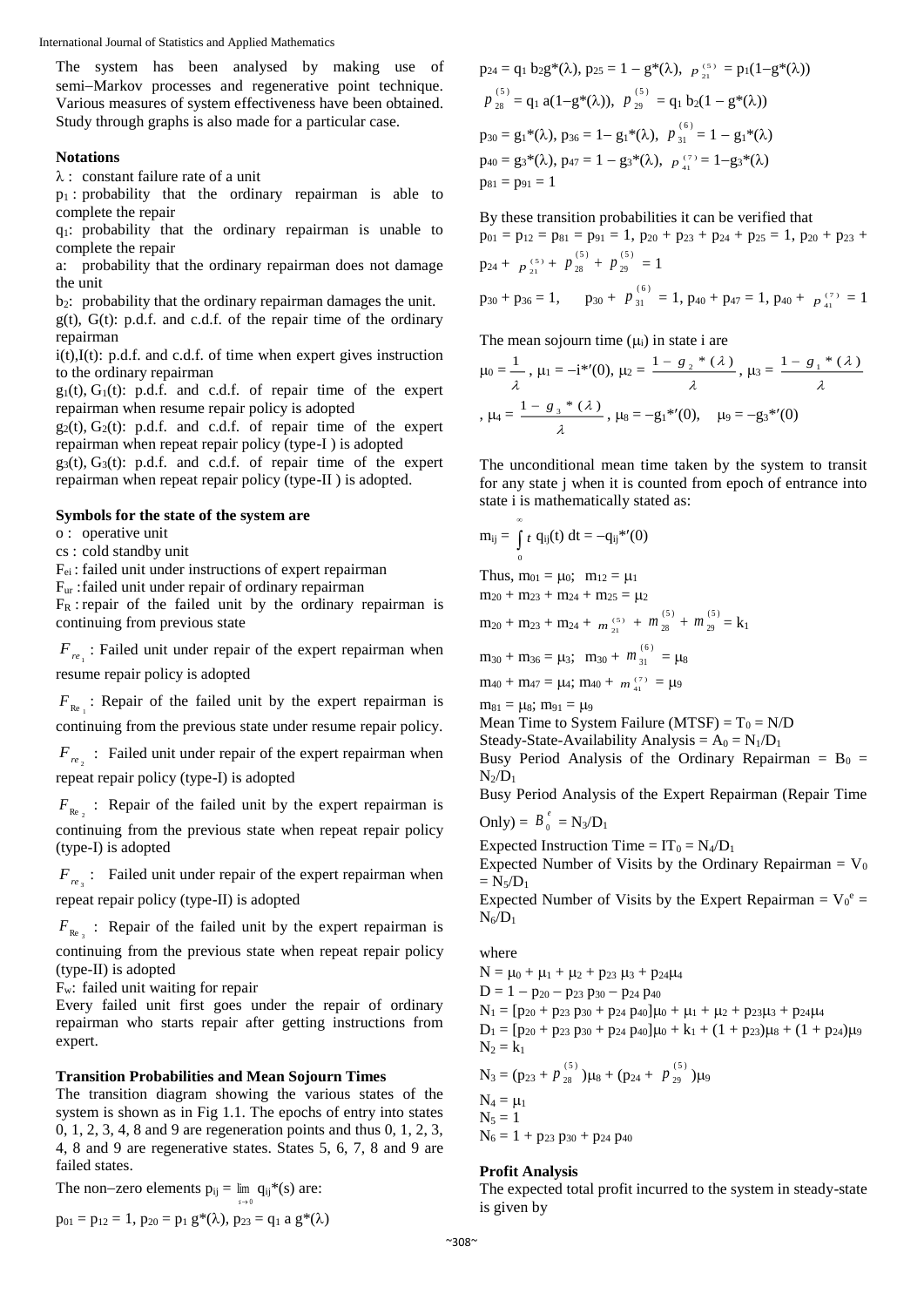International Journal of Statistics and Applied Mathematics

$$
P_{52} = C_0 A_0 - C_1 B_0 - C_2 B_0^e - C_4 V_0 - C_5 V_0^e - C_8 I T_0
$$

#### where

 $C_0$  = revenue per unit up time of the system

 $C_1$  = cost per unit time for which ordinary repairman is busy  $C_2$  = cost per unit time for which expert repairman is busy in repairing the unit

 $C_4$  = cost per visit of the ordinary repairman

 $C_5$  = cost per visit of the expert repairman

 $C_8$  = cost per unit time for which expert repairman is busy in giving the instructions to the ordinary repairman

## **Particular Case**

For graphical interpretation, the following particular case is considered.

$$
g(t) = \alpha e^{-\alpha t}
$$
;  $g_1(t) = \alpha_1 e^{-\alpha_1 t}$   $g_3(t) = \alpha_3 e^{-\alpha_3 t}$ ;  $i(t) = \gamma e^{-\gamma t}$ 

Therefore, we get

 $p_{01} = p_{12} = 1, p_{20} = \frac{P_1 \alpha}{\alpha + \lambda}$ α  $^+$  $\frac{p_1 \alpha}{\alpha + \lambda}$ , p<sub>23</sub> =  $\frac{q_1 a \alpha}{\alpha + \lambda}$ α  $\mathrm{+}$  $\frac{q_1 a \alpha}{\alpha + \lambda}$ , p<sub>24</sub> =  $\frac{q_1 b_2 a}{\alpha + \lambda}$ α  $\hskip 0.025cm +$  $q_1b_2\alpha$ ,  $\alpha + \lambda$ λ  $p_{21}^{(5)} = \frac{p_1 \lambda}{\alpha + \lambda}$ ,  $p_{28}^{(5)} = \frac{q_1 a \lambda}{\alpha + \lambda}$ λ  $^{+}$  $p_{28}^{(5)} = \frac{q_1 a \lambda}{\alpha + \lambda}, \quad p_{29}^{(5)} = \frac{q_1 b_2 \lambda}{\alpha + \lambda}$ λ  $\frac{(5)}{29} = \frac{q_1 \nu_2}{\alpha + 1}$  $p_{29}^{(5)} = \frac{q_1 b_2 \lambda}{n}$ ,  $p_{25} =$ λ  $\frac{\lambda}{\lambda}$ , p<sub>30</sub> =  $\frac{1}{\alpha + \lambda}$ α  $\frac{1}{\lambda}$ , p<sub>36</sub> =  $\frac{\lambda}{\alpha + \lambda}$ λ ,  $p_{31}^{(0)} = \frac{1}{\alpha + \lambda}$ λ  $p_{31}^{(6)} = \frac{\lambda}{\lambda}$ , p<sub>40</sub>

$$
\alpha + \lambda \qquad \alpha_1 + \lambda \qquad \alpha_1 + \lambda \qquad \alpha_1 + \lambda
$$
  
= 
$$
\frac{\alpha_3}{\alpha_3 + \lambda}, \quad p_{47} = \frac{\lambda}{\alpha_3 + \lambda}, \quad p_{41}^{(7)} = \frac{\lambda}{\alpha_3 + \lambda}, \quad \mu_0 = \frac{1}{\lambda}, \quad \mu_1 = \frac{1}{\lambda}
$$

$$
\frac{1}{\gamma}, \ \mu_2 = \frac{1}{\alpha + \lambda}, \ \mu_3 = \frac{1}{\alpha_1 + \lambda}, \ \mu_4 = \frac{1}{\alpha_3 + \lambda}, \ \mu_8 = \frac{1}{\alpha_1}, \ \mu_9 = \frac{1}{\alpha_3}, \ k_1 = \frac{1}{\alpha}
$$

Using the above equations, we can have the expressions for the MTSF and profit for this particular case.

On the basis of the numerical values taken as:

 $p_1 = 0.5$ ,  $q_1 = 0.5$ ,  $a = 0.5$ ,  $b_2 = 0.5$ ,  $\gamma = 10$ ,  $\alpha = 1$ ,  $\alpha_1 = 2.5$ ,  $\alpha_3$  $= 1, \lambda = 0.05$ 

The values of various measures of system effectiveness are obtained as:

**Mean time to system failure (MTSF) =** 335.9117 **Availability**  $(A_0) = 0.9322464$ **Busy period of the ordinary repairman**  $(B_0) = 0.0463804$ 

**Busy period of the expert repairman**  $(B_0^{\epsilon}) = 0.01623314$ 

**Expected instruction time**  $(IT_0) = 0.004628042$ 

**Expected number of visits by the ordinary repairman (V0)**   $= 0.04638042$ 

**Expected number of visits by the expected repairman** 

$$
(V_0^e) = 0.067724
$$

#### **Graphical Interpretation**

For the graphical interpretation, the mentioned particular case is considered. Fig. 1.2 and 1.3 show the behaviour of MTSF and Availability with respect of failure rate  $(\lambda)$ . It is clear from the graph that MTSF and Availability both get decrease with increase in the values of failure rate and both are higher for higher values of repair rate  $(\alpha)$ .



 $\,{}^{+}\,$ 

Fig. 1.4 reveals the pattern of the profit with respect to failure rate ( $\lambda$ ) for different values of repair rate ( $\alpha$ ). It is observed that the profit decreases with the increase in the values of  $\lambda$ and is higher for higher values of repair rate  $(\alpha)$ . Following is also observed from the graph:

(i) For  $\alpha = 1$ , the profit is positive or zero or negative according as  $\lambda <$  or = or > 0.101. Thus, the system is not profitable if  $\lambda \geq 0.101$ .

(ii) For  $\alpha = 1.5$ , the profit is positive or zero or negative according as  $\lambda \langle \text{or} = \text{or} \rangle$  0.112. Thus, the system is not profitable if  $\lambda \geq 0.112$ .

(iii) For  $\alpha = 2$ , the profit is positive or zero or negative according as  $\lambda <$  or = or > 0.119. Thus, the system is not profitable if  $\lambda \geq 0.119$ .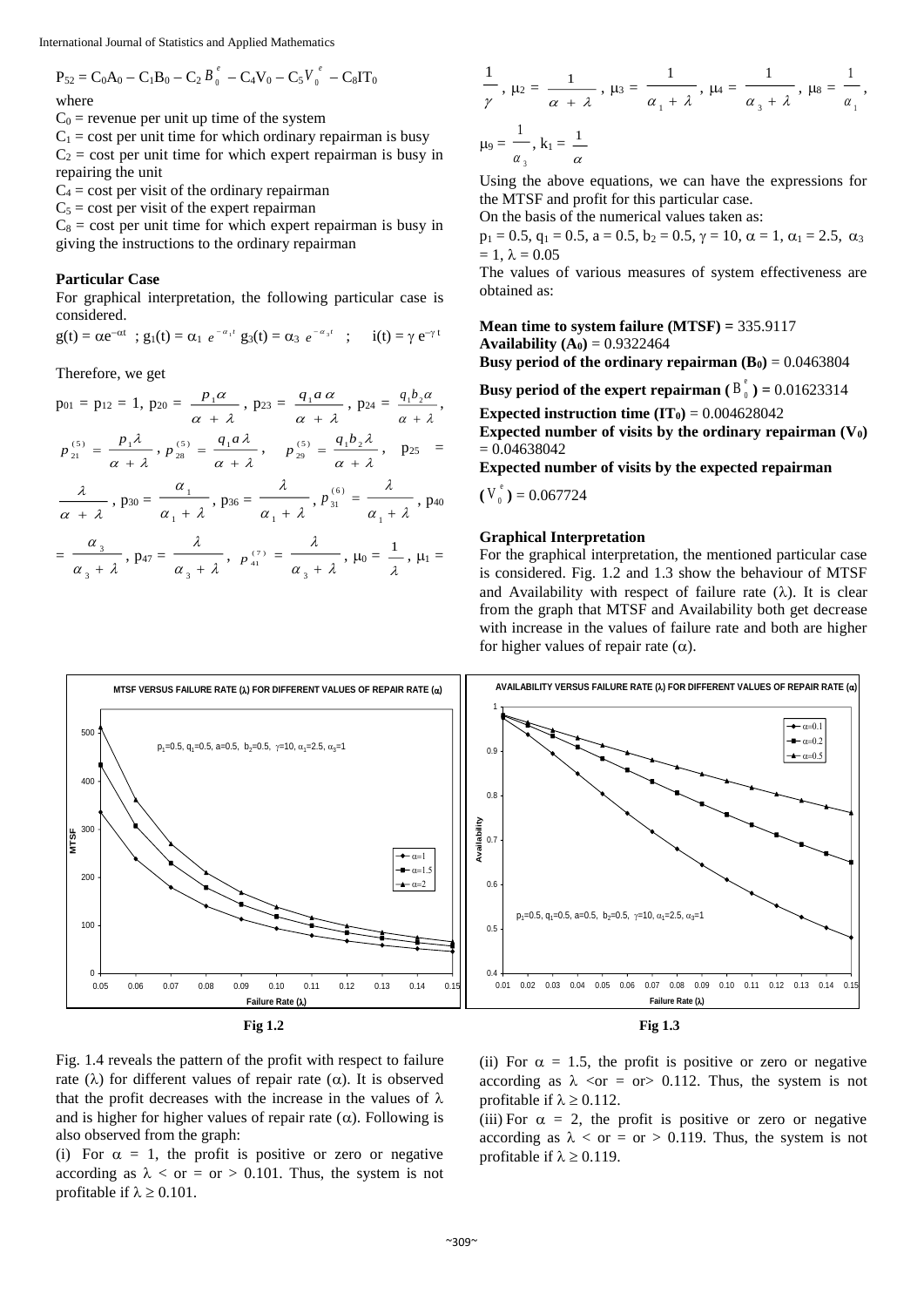



Fig. 1.5 shows the behaviour of the profit with respect to revenue  $(C_0)$  for different values of cost  $(C_2)$ . The profit increases as  $C_0$  increases and becomes lower for higher values of C2. Following conclusions can be drawn:

(i) For  $C_2 = 1000$ , the profit is positive or zero or negative when  $C_0 >$  or = or < 106.08.

(ii) For  $C_2 = 3000$ , the profit is positive or zero or negative when  $C_0 >$  or = or < 141.4.

(iii) For  $C_2 = 5000$ , the profit is positive or zero or negative according as  $C_0 >$  or = or < 173.86.





Fig. 1.6 depicts the behaviour of the profit with respect to cost  $(C_5)$  for different values of instruction rate  $(\gamma)$ . It is clear that the profit decreases as cost  $(C_5)$  increases and becomes higher for higher values of instruction rate  $(y)$ . Following can be concluded from the graph:

(i) For  $\gamma = 1$ , the profit is positive or zero or negative according as  $C_5 < or = or > 806.05$ .

(ii) For  $\gamma = 2$ , the profit is positive or zero or negative according as  $C_5 <$  or = or > 831.75.

(iii) For  $\gamma = 10$ , the profit is positive or zero or negative according as  $C_5 <$  or = or > 852.3.